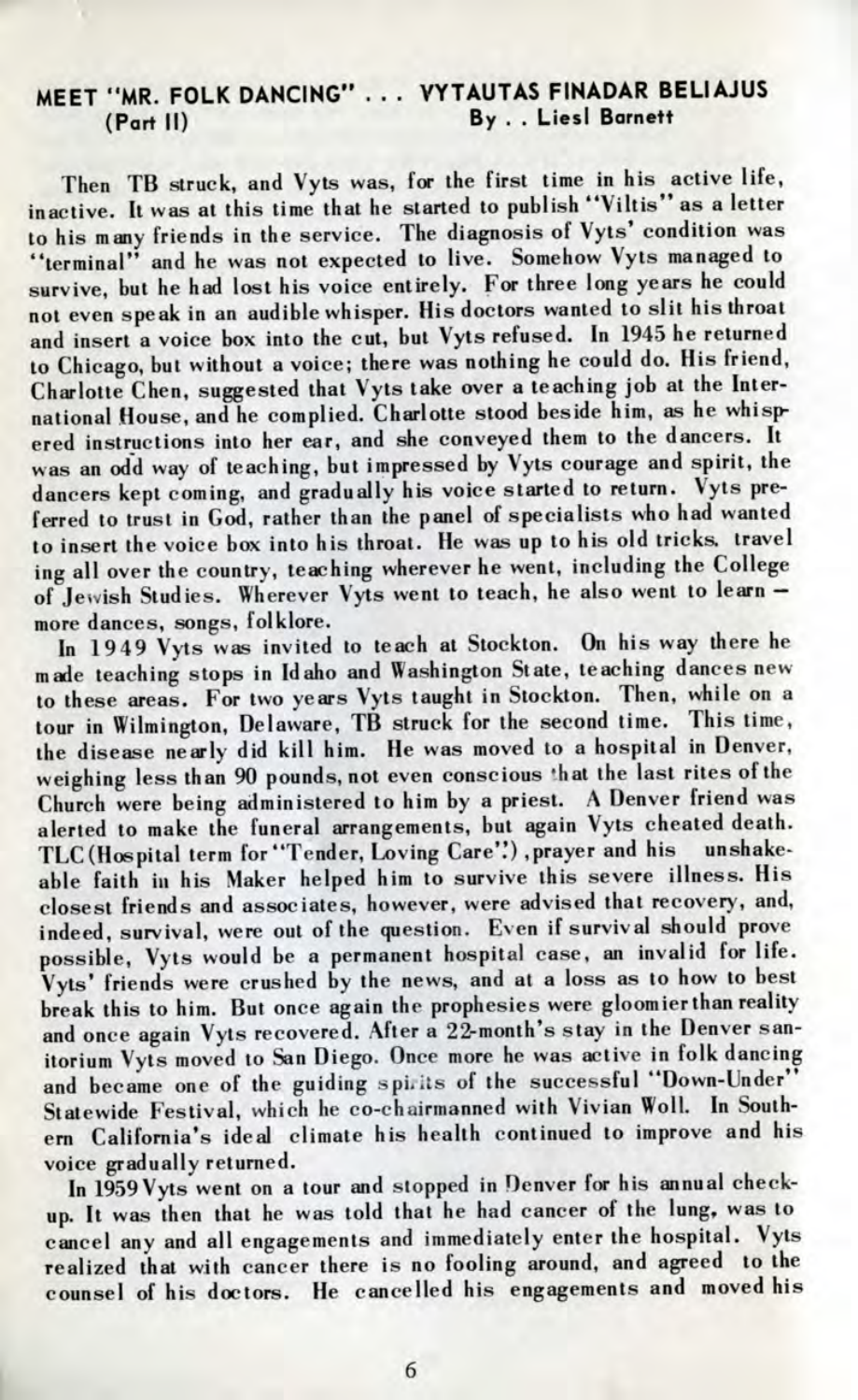belongings to the garages of Denver friends. Then he entered a hospital to undergo a delicate operation. Madelynne Greene, who needs no introduction to folk dancers anywhere, flew to Denver to bolster Vyts' spirits and courage. For this, he says, he is certainly in her debt. Again God and providence were kind to Vyts. The condition turned out to be non-<br>moliment, although he did lose nart of his lung. Throughout his trying malignant, although he did lose part of his lung. times, dancers, Californians, in particular, rallied to Vyts' side and aid. He gratefully remembers the help, encouragements and prayers that were with him when they were so sorely needed.

Many dances that are to be found on our festival and club programs were introduced by this quiet and unassuming man. He has shared his vast knowledge of customs, costumes, songs and folklore with interested people everywhere for many years, and we hope that he will continue to do so for many more.

Vyts is the author of three books on folk dancing. "Dance and Be Merry", Volums land 2, 1940, 1941. And "The Dances of Lietuva", in 1951. The dances Vyts introduced to the Federation are legion; his choreographies, however, were mainly for stage use. Vyts says: "The dances I taught were as I learned them. If I learned them wrong, I taught them wrong". Extremely particular about



authenticity when teaching to ethnic groups, Vyts is completely unconcerned in this respect where purely social folk dance groups are concerned. For them he feels it is more important that a dance be enjoyed and enjoyable, rather than that it is authentic in every detail. According to Vyts fun elements should be the primary factor in teaching to recreational groups.

In view of all the activities on Vyts' calendar, it seemed a little foolish to ask him what his hobbies are. But ask him, I did. And, characteristically, this was the answer: Religions and customs of all people and a sincere effort to understand them; to aid in striving towards a universal brotherhood of all men. To Vyts, this is somehow related to folk dancing and folk dancing is a valuable tool in this striving for world-wide understanding.

Another hobby, and, as he says, an expensive one, is again related to folk dancing. It is the publishing of *Viltis* (the Lithuanian word for Hope) and while at times the task is thankless and seems devoid of Hope, he loves it just the same.

This world-wide brotherhood is a subject Vyts takes very seriously he tries to be a Moselem among Moslems, a Jew among Jews,a Roman among Romans. A 5000 year-old statement of utmost tolerance, uttered by a Hindu,